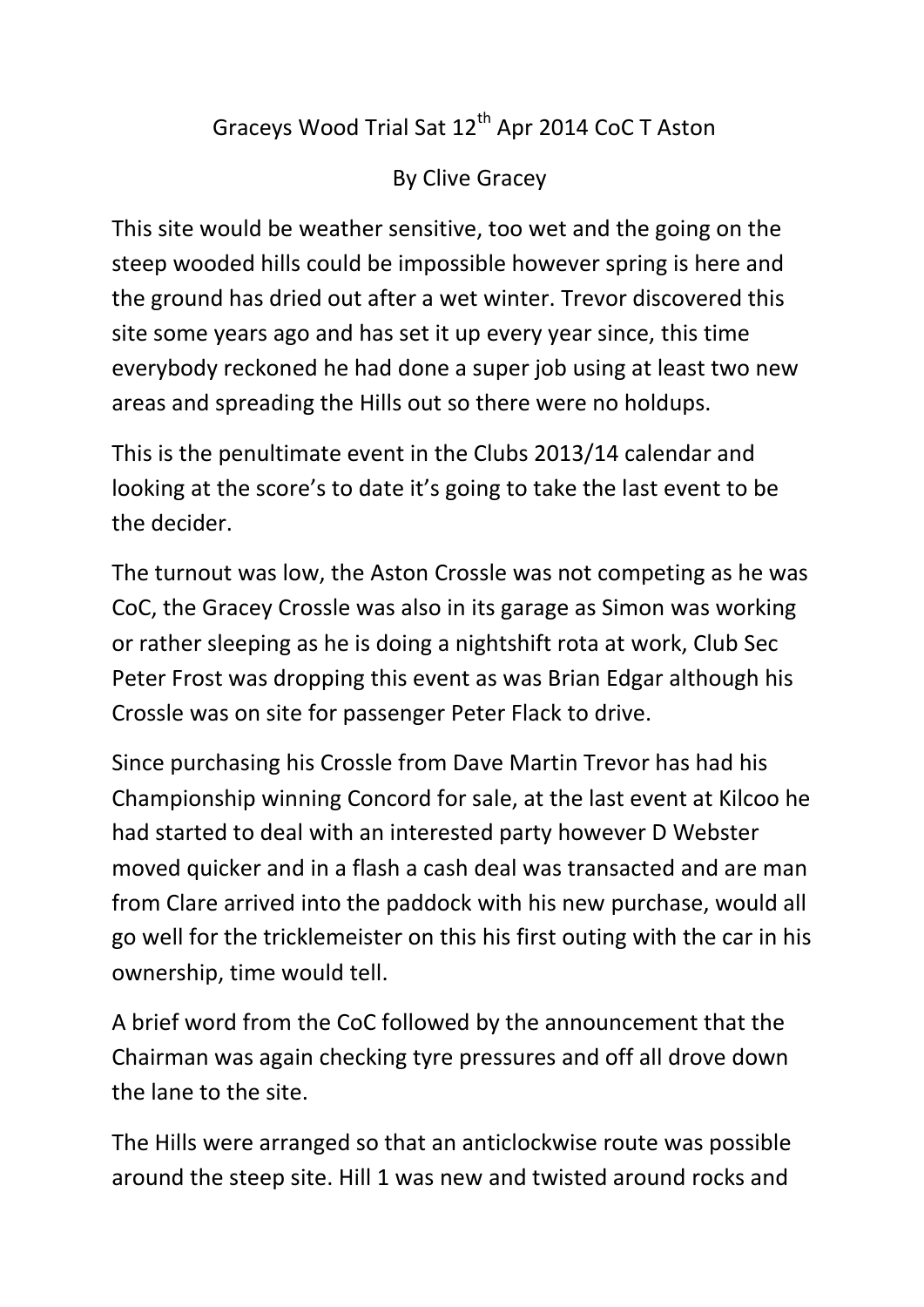trees with a tight finish. Hills 2, 3 and 4 were on the very steep lower banks, bluebells were the problem here at least for the first round after which it became slightly easier. Hill 5 again a new version had a difficult finish where a wheelie was possible as later demonstrated by Peter Flack in the Edgar Crossle.

By the end of lap 1 John McKinney had a 2 point lead over father Mervyn with Andrew McKinney 3 away. In class B Harry Barr led the way with a 2 point lead over Geoff McKay these two are neck and neck in the Class B Championship so all's still to play for.

What of new car owner Webster, well doing very well thank you and in  $4<sup>th</sup>$  place in class A so far so good.

Round 2 saw scores drop, John lapped for 6 lost and a total of 16 to Andrews 2 lost and a total of 15, Mervyn was on 20 and the rest followed. In Class B Peter Flack after a shaky start now put together a super lap to end on 8 lost and a total of 31 Peter only drives possibly once a year which is just as well for the rest as he would be a winner if he drove on a regular basis. Harry held the lead over Geoff but only by 6 and Gerard Currid led the way in a Class of his own.

Round 3 and it was noticed that CoC Aston had been called over to the Webster Concord, was after sales service required had a fault been unearthed well no a quick demonstration was given by Trevor and Master David drove off happy. Trevor's business is vehicle repair and maintenance- not sales- whereas David is a salesperson par excellence only time will tell how this new relationship will develop.

By the end of round 3 John was on 20 ,Andrew 22 and Mervyn 23.To get these scores the 3 leaders were flying at the hills, no holding back with a view to preserving the cars and it is to Mervyns credit that he does not let the younger Club members get away from him. For the